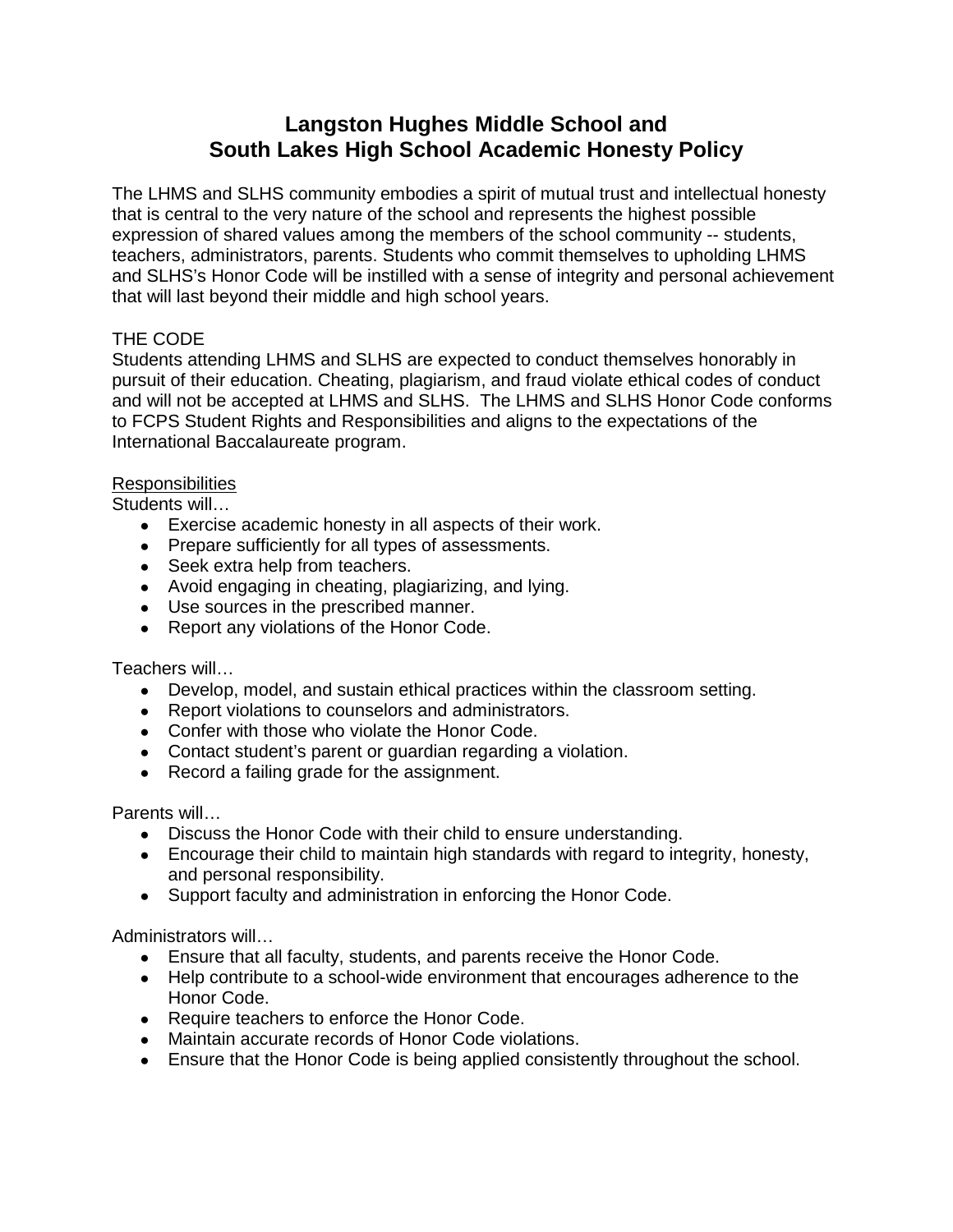#### **Plagiarism**

| Do                                                                             | Don't                                                                                              |
|--------------------------------------------------------------------------------|----------------------------------------------------------------------------------------------------|
| Trust the value of your own intellect.                                         | Don't have someone write an assignment for you.                                                    |
|                                                                                | Don't submit assignments (in part or in whole) that<br>you or another person previously submitted. |
| Undertake research honestly and appropriately credit<br>others for their work. | Don't copy ideas, data, or exact wording without<br>citing your source.                            |

#### **Unauthorized Collaboration (Collusion)**

| Do                                      | Don't                                                                                             |
|-----------------------------------------|---------------------------------------------------------------------------------------------------|
| Do your own thinking and your own work. | Don't collaborate with another student beyond the<br>extent specifically approved by the teacher. |
| Actively seek teacher feedback.         |                                                                                                   |

#### **Cheating (Malpractice)**

| Do                                    | Don't                                                                                                |
|---------------------------------------|------------------------------------------------------------------------------------------------------|
| Demonstrate your own achievement.     | Don't copy answers from another student; don't ask<br>another student to do your work for you. Don't |
| Prepare sufficiently for assessments. | fabricate results. Don't use electronic or other<br>devices during exams unless instructed to do so. |
| Be truthful.                          | Don't intentionally deceive.                                                                         |
| Do original work for each class.      | Don't submit assignments that have been completed<br>for a previous class.                           |

#### **Facilitating Academic Dishonesty**

*Do Don't*

Showcase your own abilities. Report violations of academic honesty. Keep assessment items/questions confidential. Prohibited Use of Technology

Don't **allow** another student to copy *your* answers on assignments or exams.

Don't share assessment items/questions with others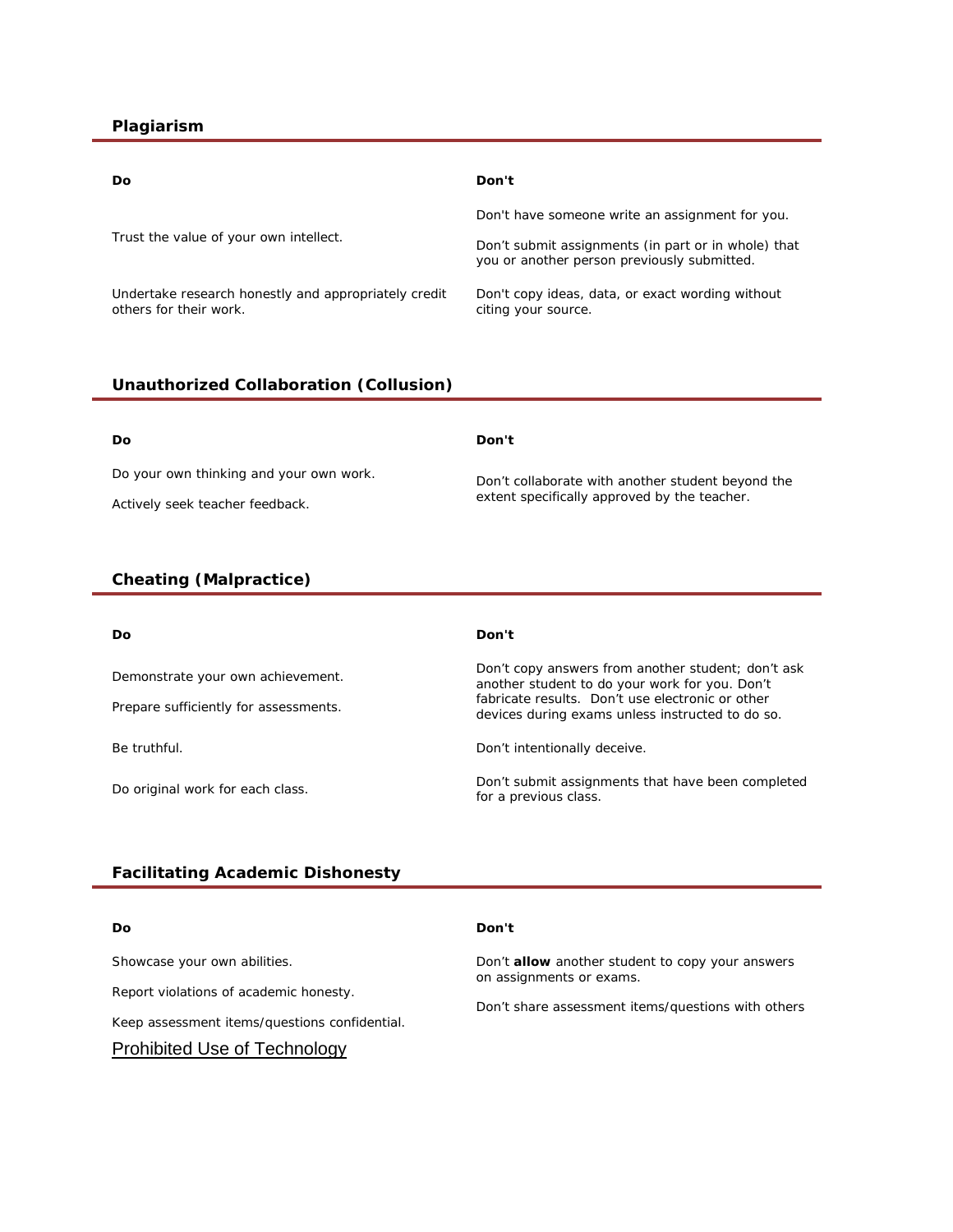Students may not access unauthorized electronic devices during any testing situation including IB, AP, WIDA, PSAT, and SOL exams, as well as classroom environments. If a device is seen or heard at any time (including breaks) it will be collected and considered an Honor Code violation.

## **CONSEQUENCES at Langston Hughes Middle School**

Violations of the Honor Code accumulate through the years at Langston Hughes Middle School.

First Offense (and all subsequent offenses):

- Immediate referral to the student's administrator and counselor for information purposes and to be recorded in their permanent record.
- Parent will be contacted by teacher regarding the violation.
- The student must complete the assignment and will receive a two-grade penalty for cheating (e.g., if the student receives a B on the assignment, it will be recorded as a D).

Second Offense:

- Immediate referral to the student's administrator for disciplinary action.
- Conference including the student's administrator, the teacher, the counselor, the parent, and the student.
- Student will be assigned one day of Alternative Instructional Arrangement (AIA).
- If student is a member of any honor society, the administrator will notify the sponsor of the society of the violation.
	- The society will decide consequences for the member according to the by-laws of the society.

Third Offense (and all subsequent offenses):

- The administrator will notify immediately the student's parents and suspend the student from school for one day. Alternative discipline may be assigned as well.
- Conference including the student's administrator, the teacher, the counselor, the parent, and the student. Consequences for any additional violations of the Honor Code will be discussed at that time.
- If student is a member of any honor society, the administrator will notify the sponsor of the society of the violation.
	- The society will decide consequences for the member according to the by-laws of the society.

## **CONSEQUENCES at South Lakes High School**

Violations of the Honor Code accumulate throughout the student's high school career.

First Offense (and all subsequent offenses):

- Teacher and student complete an honor code referral form. A copy of the form is sent home with the student to be shared with the parent, and a second copy is given to the appropriate administrator for adjudication and action.
- If a student is in violation, the incident is entered in his/her discipline record.